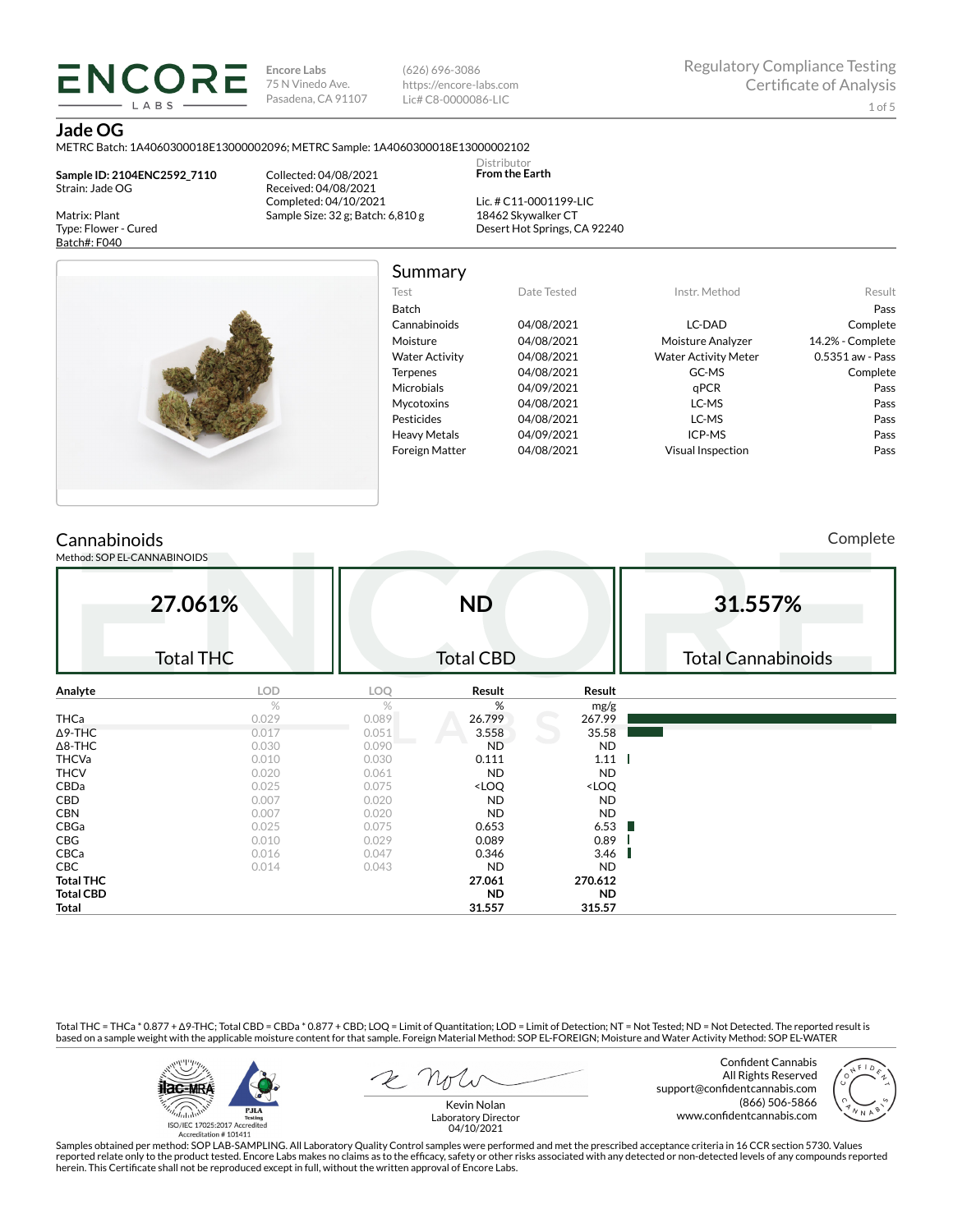**ENCORE Encore Labs** 75 N Vinedo Ave. Pasadena, CA 91107

(626) 696-3086 https://encore-labs.com Lic# C8-0000086-LIC

**Jade OG**

LABS

|                                                       | METRC Batch: 1A4060300018E13000002096; METRC Sample: 1A4060300018E13000002102 |                                              |                                                          |                              |  |
|-------------------------------------------------------|-------------------------------------------------------------------------------|----------------------------------------------|----------------------------------------------------------|------------------------------|--|
| Sample ID: 2104ENC2592_7110<br>Strain: Jade OG        | Collected: 04/08/2021<br>Received: 04/08/2021                                 | Distributor<br><b>From the Earth</b>         |                                                          |                              |  |
| Matrix: Plant<br>Type: Flower - Cured<br>Batch#: F040 | Completed: 04/10/2021<br>Sample Size: 32 g; Batch: 6,810 g                    | Lic. # C11-0001199-LIC<br>18462 Skywalker CT | Desert Hot Springs, CA 92240                             |                              |  |
| Terpenes                                              |                                                                               |                                              |                                                          |                              |  |
| Method: SOP EL-TERPENES                               |                                                                               |                                              |                                                          |                              |  |
| Analyte                                               | <b>LOD</b>                                                                    | <b>LOQ</b>                                   | Result                                                   | Result                       |  |
|                                                       | $\%$                                                                          | $\%$                                         | %                                                        | mg/g                         |  |
| β-Caryophyllene                                       | 0.003                                                                         | 0.011                                        | 0.927                                                    | 9.27                         |  |
| δ-Limonene                                            | 0.001                                                                         | 0.011                                        | 0.672                                                    | 6.72                         |  |
| β-Myrcene                                             | 0.003                                                                         | 0.011                                        | 0.427                                                    | 4.27                         |  |
| α-Humulene                                            | 0.001                                                                         | 0.011                                        | 0.266                                                    | 2.66                         |  |
| α-Bisabolol                                           | 0.003                                                                         | 0.011                                        | 0.191                                                    | 1.91                         |  |
| Linalool                                              | 0.002                                                                         | 0.011                                        | 0.084                                                    | 0.84                         |  |
| β-Pinene                                              | 0.002                                                                         | 0.011                                        | 0.067                                                    | 0.67                         |  |
| Fenchol*                                              | 0.002                                                                         | 0.011                                        | 0.064                                                    | 0.64                         |  |
| α-Pinene                                              | 0.002                                                                         | 0.011                                        | 0.048                                                    | 0.48                         |  |
| trans-Nerolidol                                       | 0.004                                                                         | 0.011                                        | 0.025                                                    | 0.25                         |  |
| Caryophyllene Oxide*                                  | 0.003                                                                         | 0.011                                        | 0.024                                                    | 0.24                         |  |
| Camphene                                              | 0.001                                                                         | 0.011                                        | 0.015                                                    | 0.15                         |  |
| Borneol*                                              | 0.003                                                                         | 0.011                                        | 0.015                                                    | 0.15                         |  |
| $\alpha$ -Phellandrene $^*$                           | 0.002                                                                         | 0.011                                        | <b>ND</b>                                                | <b>ND</b>                    |  |
| α-Terpinene                                           | 0.002                                                                         | 0.011                                        | <b>ND</b>                                                | <b>ND</b>                    |  |
| Camphor*                                              | 0.002                                                                         | 0.017                                        | <b>ND</b>                                                | <b>ND</b>                    |  |
| cis-Nerolidol                                         | 0.003                                                                         | 0.011                                        | <b>ND</b>                                                | <b>ND</b>                    |  |
| δ-3-Carene                                            | 0.001                                                                         | 0.011                                        | <b>ND</b>                                                | <b>ND</b>                    |  |
| Eucalyptol                                            | 0.002                                                                         | 0.011                                        | <b>ND</b>                                                | <b>ND</b>                    |  |
| Fenchone*                                             | 0.002                                                                         | 0.011                                        | <loo< td=""><td><loo< td=""><td></td></loo<></td></loo<> | <loo< td=""><td></td></loo<> |  |

ƀ-Terpinene 0.002 0.011 ND ND Guaiol 0.003 0.011 ND ND Ocimene 0.003 0.011 ND ND p-Cymene\* 0.001 0.011 ND ND Terpinolene <LOQ <LOQ <LOQ Valencene\* 0.003 0.011 ND ND **Total 2.825 28.25**

# Primary Aromas



Date Tested: 04/08/2021<br>\*Beyond scope of accreditation. LOQ = Limit of Quantitation; LOD = Limit of Detection; NT = Not Tested; ND = Not Detected. The reported result is based on a sample weight with the applicable moisture content for that sample.



R Not

Confident Cannabis All Rights Reserved support@confidentcannabis.com (866) 506-5866 www.confidentcannabis.com



Kevin Nolan Laboratory Director 04/10/2021

Samples obtained per method: SOP LAB-SAMPLING. All Laboratory Quality Control samples were performed and met the prescribed acceptance criteria in 16 CCR section 5730. Values reported relate only to the product tested. Encore Labs makes no claims as to the efficacy, safety or other risks associated with any detected or non-detected levels of any compounds reported<br>herein. This Certificate shall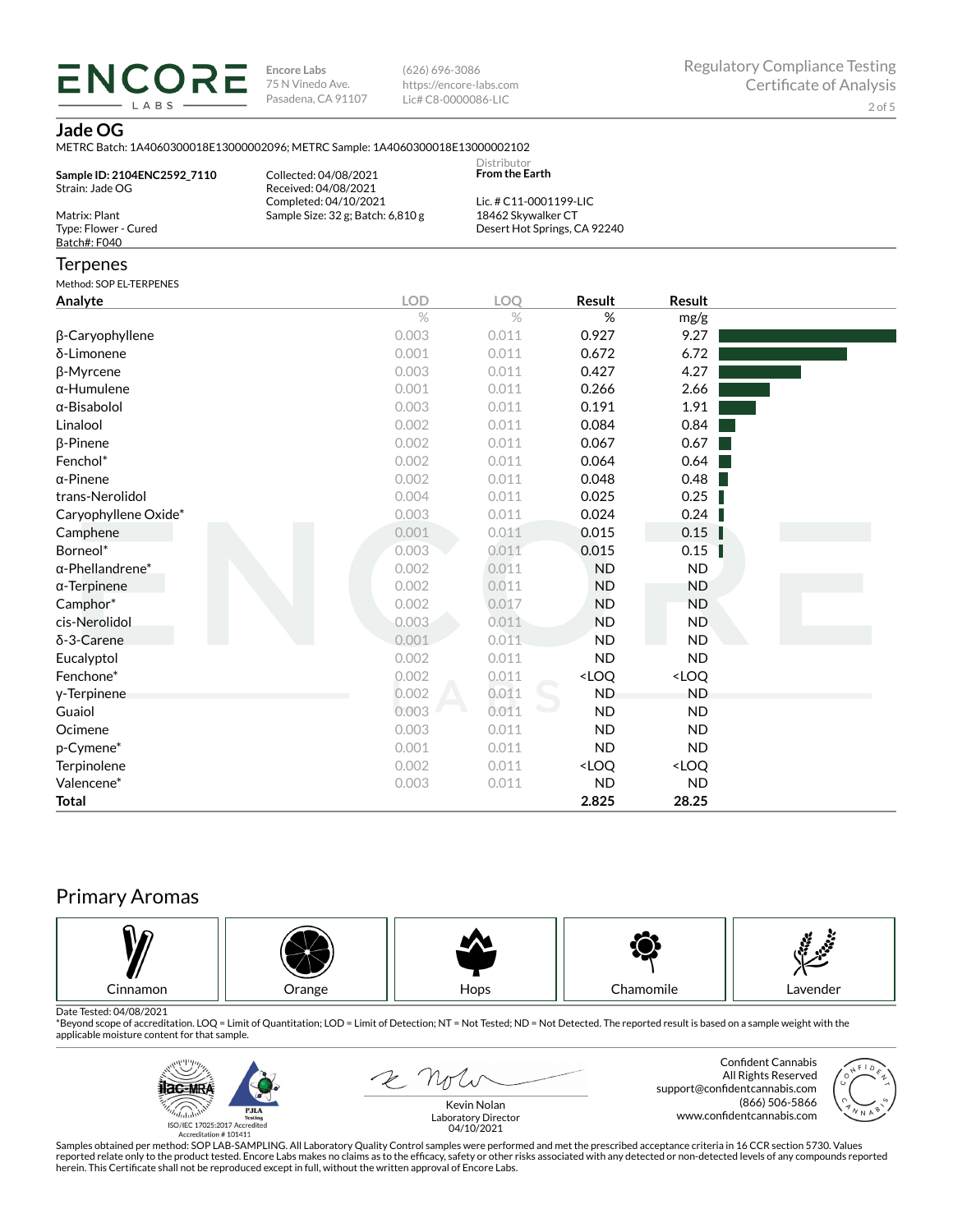**Encore Labs** 75 N Vinedo Ave. Pasadena, CA 91107 (626) 696-3086 https://encore-labs.com Lic# C8-0000086-LIC

> **Distributor From the Earth**

# **Jade OG**

Matrix: Plant Type: Flower - Cured Batch#: F040

Pesticides

METRC Batch: 1A4060300018E13000002096; METRC Sample: 1A4060300018E13000002102

**Sample ID: 2104ENC2592\_7110** Strain: Jade OG

**ENCORE** LABS

> Collected: 04/08/2021 Received: 04/08/2021 Completed: 04/10/2021 Sample Size: 32 g; Batch: 6,810 g

Lic. # C11-0001199-LIC 18462 Skywalker CT Desert Hot Springs, CA 92240

#### Method: SOP EL-PesticidesLCMS LC-MS **Analyte LOD LOQ Limit Result Status**  $\mu$ g/g  $\mu$ g/g  $\mu$ g/g  $\mu$ g/g Abamectin 0.005 0.02 0.1 ND Pass Acephate 0.002 0.01 0.1 ND Pass Acequinocyl 0.01 0.02 0.1 ND Pass Acetamiprid 0.005 0.02 0.1 ND Pass Aldicarb 0.05 0.1 0.05 ND Pass Azoxystrobin 0.005 0.02 0.1 ND Pass Bifenazate 0.005 0.01 0.1 ND Pass Bifenthrin 0.005 0.01 3 ND Pass Boscalid 0.02 0.05 0.1 ND Pass **Captan 12 0.2 0.3 0.7 ND Pass Carbaryl 0.02 0.05 0.5 ND Pass** Carbofuran 0.05 0.1 0.05 ND Pass Chlorantraniliprole 0.002 0.01 10 ND Pass Chlordane 0.05 0.1 0.05 ND Pass Chlorfenapyr 0.05 0.1 0.05 ND Pass Chlorpyrifos 0.05 0.1 0.05 ND Pass Clofentezine 0.01 0.02 0.1 ND Pass Coumaphos 0.02 0.05 0.02 ND Pass Cyfluthrin 0.05 0.1 2 ND Pass Cypermethrin 0.1 0.2 1 ND Pass Daminozide 0.02 0.05 0.02 ND Pass **Diazinon** 0.002 0.01 0.1 ND Pass Dichlorvos 0.02 0.05 0.02 ND Pass Dimethoate 0.02 0.05 0.02 ND Pass Dimethomorph 0.005 0.02 2 ND Pass Ethoprophos 0.05 0.1 0.05 ND Pass Etofenprox 0.05 0.1 0.05 ND Pass Etoxazole 0.005 0.02 0.1 ND Pass Fenhexamid 0.005 0.02 0.1 ND Pass Fenoxycarb 0.05 0.1 0.05 ND Pass Fenpyroximate 0.005 0.02 0.1 ND Pass Fipronil 0.05 0.1 0.05 ND Pass Flonicamid 0.01 0.02 0.1 ND Pass **Analyte LOD LOQ Limit Result Status**  $\mu$ g/g  $\mu$ g/g  $\mu$ g/g  $\mu$ g/g Fludioxonil 0.01 0.05 0.1 ND Pass Hexythiazox 0.005 0.02 0.1 ND Pass **Imazalil 11 0.05 0.1 0.05 ND Pass** Imidacloprid 0.005 0.02 5 ND Pass Kresoxim Methyl  $0.005$  0.02 0.1 ND Pass **Malathion** 0.02 0.05 0.5 **ND Pass** Metalaxyl 0.002 0.005 2 ND Pass Methiocarb 0.05 0.1 0.05 ND Pass **Methomyl** 0.01 0.02 1 **ND Pass** Mevinphos 0.02 0.05 0.02 ND Pass Myclobutanil 0.005 0.01 0.1 ND Pass **Naled 1200 0.01 0.02 0.1 ND Pass Oxamyl** 0.005 0.01 0.5 **ND Pass** Paclobutrazol 0.05 0.1 0.05 ND Pass Parathion Methyl 0.02 0.05 0.02 ND Pass Pentachloronitrobenzene 0.02 0.05 0.1 ND Pass Permethrin 0.02 0.05 0.5 ND Pass Phosmet 0.01 0.02 0.1 ND Pass Piperonyl Butoxide 0.002 0.01 3 ND Pass Prallethrin 0.005 0.02 0.1 ND Pass Propiconazole 0.005 0.01 0.1 ND Pass **Propoxur 1988 0.05 0.1 0.05 ND Pass** Pyrethrins 0.02 0.05 0.5 ND Pass **Pyridaben 1988 0.005 0.01 0.1 ND Pass Spinetoram 0.005 0.01 0.1 ND Pass** Spinosad 0.005 0.01 0.1 ND Pass Spiromesifen 0.01 0.02 0.1 ND Pass Spirotetramat 0.005 0.01 0.1 ND Pass Spiroxamine 0.05 0.1 0.05 ND Pass Tebuconazole 0.005 0.01 0.1 ND Pass Thiacloprid 0.02 0.05 0.02 ND Pass Thiamethoxam 0.005 0.01 5 ND Pass Trifloxystrobin 0.005 0.01 0.1 ND Pass

LOQ = Limit of Quantitation; LOD = Limit of Detection; NT = Not Tested; ND = Not Detected.

**Hac-MRA PJLA**  $d_{\rm obs}$ ISO/IEC 17025:2017 Accredited

Accreditation #101411

Z Note

Confident Cannabis All Rights Reserved support@confidentcannabis.com (866) 506-5866 www.confidentcannabis.com



Kevin Nolan Laboratory Director 04/10/2021

Samples obtained per method: SOP LAB-SAMPLING. All Laboratory Quality Control samples were performed and met the prescribed acceptance criteria in 16 CCR section 5730. Values reported relate only to the product tested. Encore Labs makes no claims as to the efficacy, safety or other risks associated with any detected or non-detected levels of any compounds reported herein. This Certificate shall not be reproduced except in full, without the written approval of Encore Labs.

Pass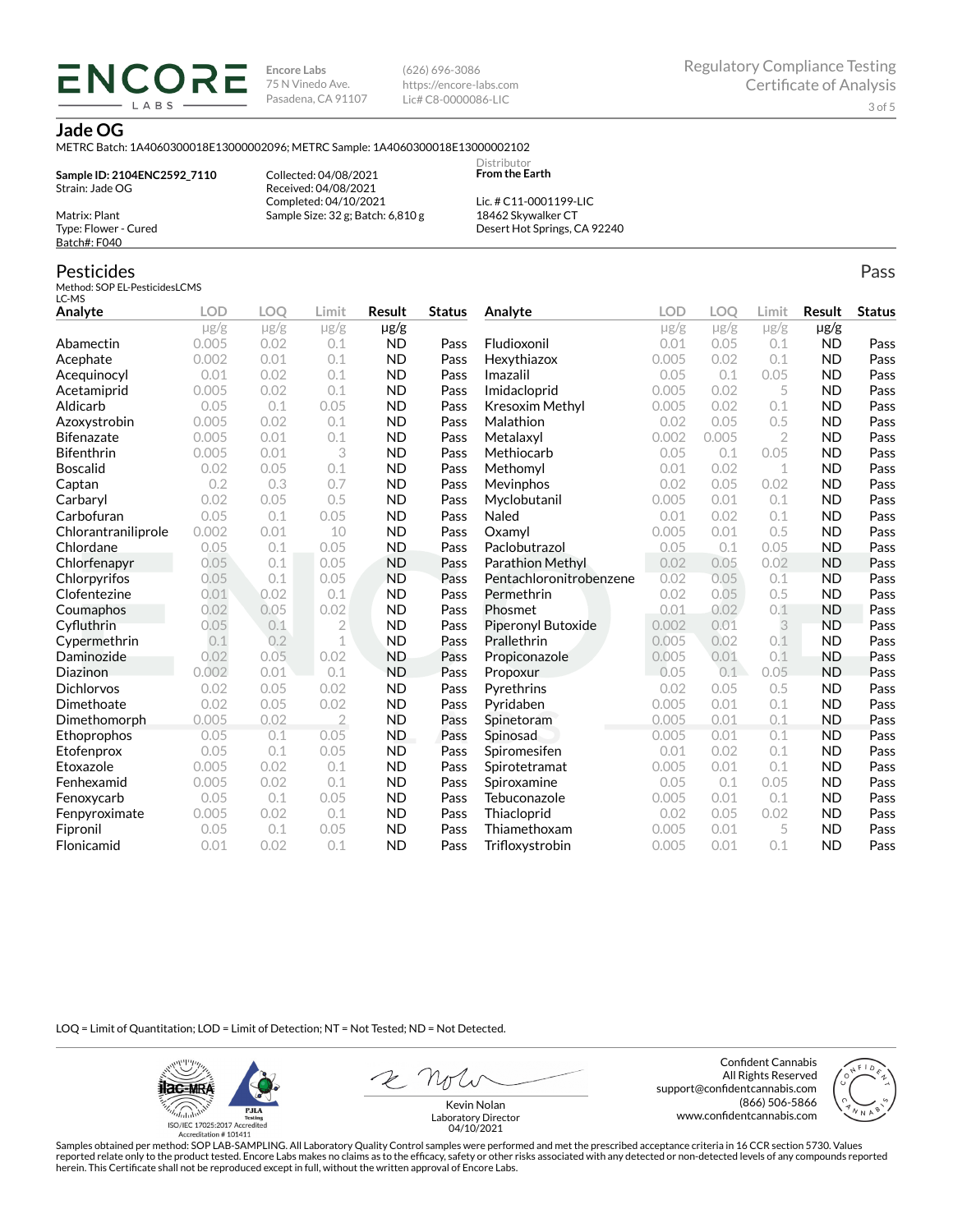**ENCORE** LABS

**Encore Labs** 75 N Vinedo Ave. Pasadena, CA 91107

(626) 696-3086 https://encore-labs.com Lic# C8-0000086-LIC

# **Jade OG**

METRC Batch: 1A4060300018E13000002096; METRC Sample: 1A4060300018E13000002102

| Sample ID: 2104ENC2592 7110<br>Strain: Jade OG              | Collected: 04/08/2021<br>Received: 04/08/2021<br>Completed: 04/10/2021 | Distributor<br><b>From the Earth</b><br>Lic. # C11-0001199-LIC |       |               |               |
|-------------------------------------------------------------|------------------------------------------------------------------------|----------------------------------------------------------------|-------|---------------|---------------|
| Matrix: Plant<br>Type: Flower - Cured                       | Sample Size: 32 g; Batch: 6,810 g                                      | 18462 Skywalker CT<br>Desert Hot Springs, CA 92240             |       |               |               |
| Batch#: F040                                                |                                                                        |                                                                |       |               |               |
| <b>Mycotoxins</b><br>Method: SOP EL-PesticidesLCMS<br>LC-MS |                                                                        |                                                                |       |               | Pass          |
| Analvte                                                     | <b>LOD</b>                                                             | LOO                                                            | Limit | <b>Result</b> | <b>Status</b> |
|                                                             | ug/kg                                                                  | ug/kg                                                          | ug/kg | ug/kg         |               |

|                         | µg/kg | $\mu$ g/kg | µg/kg | µg/kg     |               |
|-------------------------|-------|------------|-------|-----------|---------------|
| <b>B1</b>               |       |            |       | <b>ND</b> | Tested        |
| B <sub>2</sub>          |       |            |       | <b>ND</b> | <b>Tested</b> |
| G <sub>1</sub>          |       |            |       | <b>ND</b> | <b>Tested</b> |
| G <sub>2</sub>          |       |            |       | <b>ND</b> | <b>Tested</b> |
| Ochratoxin A            |       |            | 20    | <b>ND</b> | Pass          |
| <b>Total Aflatoxins</b> |       |            | 2Ο    | <b>ND</b> | Pass          |



Date Tested: 04/08/2021 LOQ = Limit of Quantitation; LOD = Limit of Detection; NT = Not Tested; ND = Not Detected.



 $R$  Mr

Confident Cannabis All Rights Reserved support@confidentcannabis.com (866) 506-5866 www.confidentcannabis.com



Kevin Nolan Laboratory Director 04/10/2021

Samples obtained per method: SOP LAB-SAMPLING. All Laboratory Quality Control samples were performed and met the prescribed acceptance criteria in 16 CCR section 5730. Values reported relate only to the product tested. Encore Labs makes no claims as to the efficacy, safety or other risks associated with any detected or non-detected levels of any compounds reported<br>herein. This Certificate shall